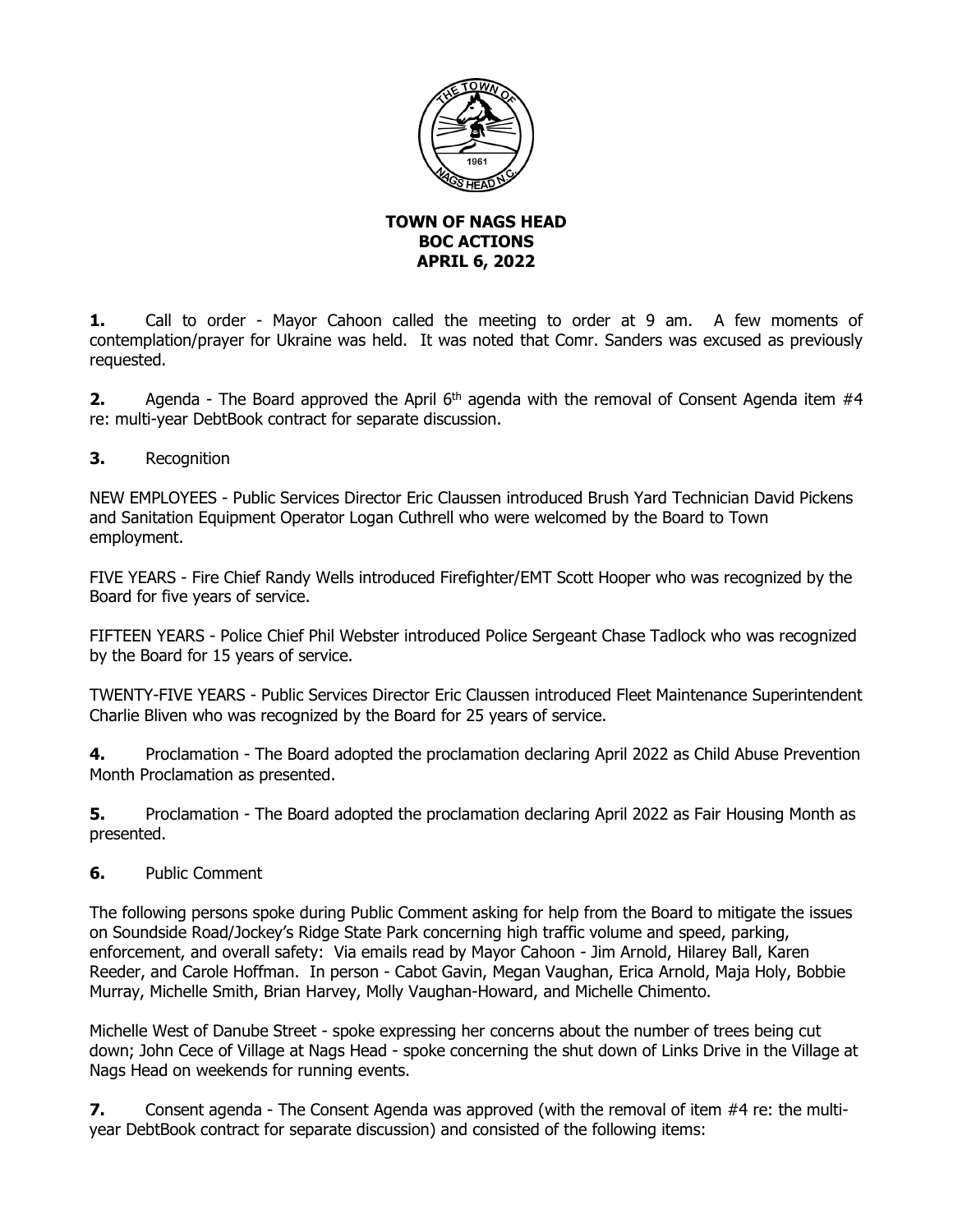Consideration of Tax Adjustment Report Approval of minutes Consideration of adoption of updated State Records Retention Schedules Request for Public Hearing to consider adoption of System Development Fee Analysis

**8.** Item removed from Consent Agenda - Consideration of multi-year DebtBook Contract - The Board approved the DebtBook Contract in the amount of \$6,500 for fiscal year 22/23. Clarification of costs is to be included with the contract.

**9.** Public Hearing - to consider rezoning the property located at 2110 S Pond Avenue (Nags Head Water Plant) from SED-80, Special Environmental District, to C-3, Commercial Services in advance of the design process for the Public Services Master Plan - The Board approved the rezoning as presented.

**10.** Public Hearing - to consider the permanent closing of a portion of Eighth Street as follows: The approximate 300' portion of Eighth Street located between Pond Avenue and Fresh Pond in the Fresh Pond Beaches Subdivision - adjacent to Lots 1 - 6 in the Town of Nags Head. The Board adopted the resolution to permanently close a portion of Eighth Street - with the addition of verbiage indicating that the resolution is to be effective simultaneously with the Town of Kill Devil Hills taking similar action.

**11.** Planning Director - The monthly Planning Director's report was presented to the Board.

**12.** Whalebone Park - Staff is to provide an estimated cost to the Board comparing the use of potable water vs treated water in the Spray Play option - to provide a better cost analysis for water use. The Board passed a motion approving execution of the PARTF application for the Whalebone Park redevelopment plans as presented.

**13.** Decentralized Wastewater Management Plan - The Plan will be finalized within the next couple of weeks and will be provided to the Board for consideration at their May 2022 meeting. Mayor Cahoon appreciated the pro-activeness on behalf of the Town. Manager Garman noted that the budget will be presented next month where these ideas are being incorporated.

**14.** Taxicab rates - Staff was directed to evaluate the fuel surcharge in the Town Code to determine if it is financially feasible in the current world. It is currently a \$2.00 per trip increase when implemented. The Board adopted the ordinance modifying Town Code Chapter 46 re: taxicab rates as presented.

**15.** Beach Nourishment/Restoration Project - Approval of Multi-Decadal Master Plan Task Order for Year 3/4 with Moffat and Nichol - The Board took the following actions:

- Adopted the Beach Nourishment/Restoration Capital Project Ordinance, amendment  $#3$  as presented,
- Adopted the associated Budget Amendment for the Multi-Decadal Master Plan Task Order with Moffat and Nichol Task as presented, and
- Authorized the Town Manager to execute the Multi-Decadal Master Plan Task Order with Moffat and Nichol as presented.

**16.** Town Manager Garman - The Draft Traffic Control Map was displayed on screen; Inventory of all signs has been completed and there is now a data set to open up on top of the draft Traffic Control Map within GIS. The map will return, in digital form, to the Board for consideration at an upcoming meeting. Manager Garman thanked several staff members especially Public Services Director Eric Claussen and Public Services Office Manager Karen Heagy for their work on this project.